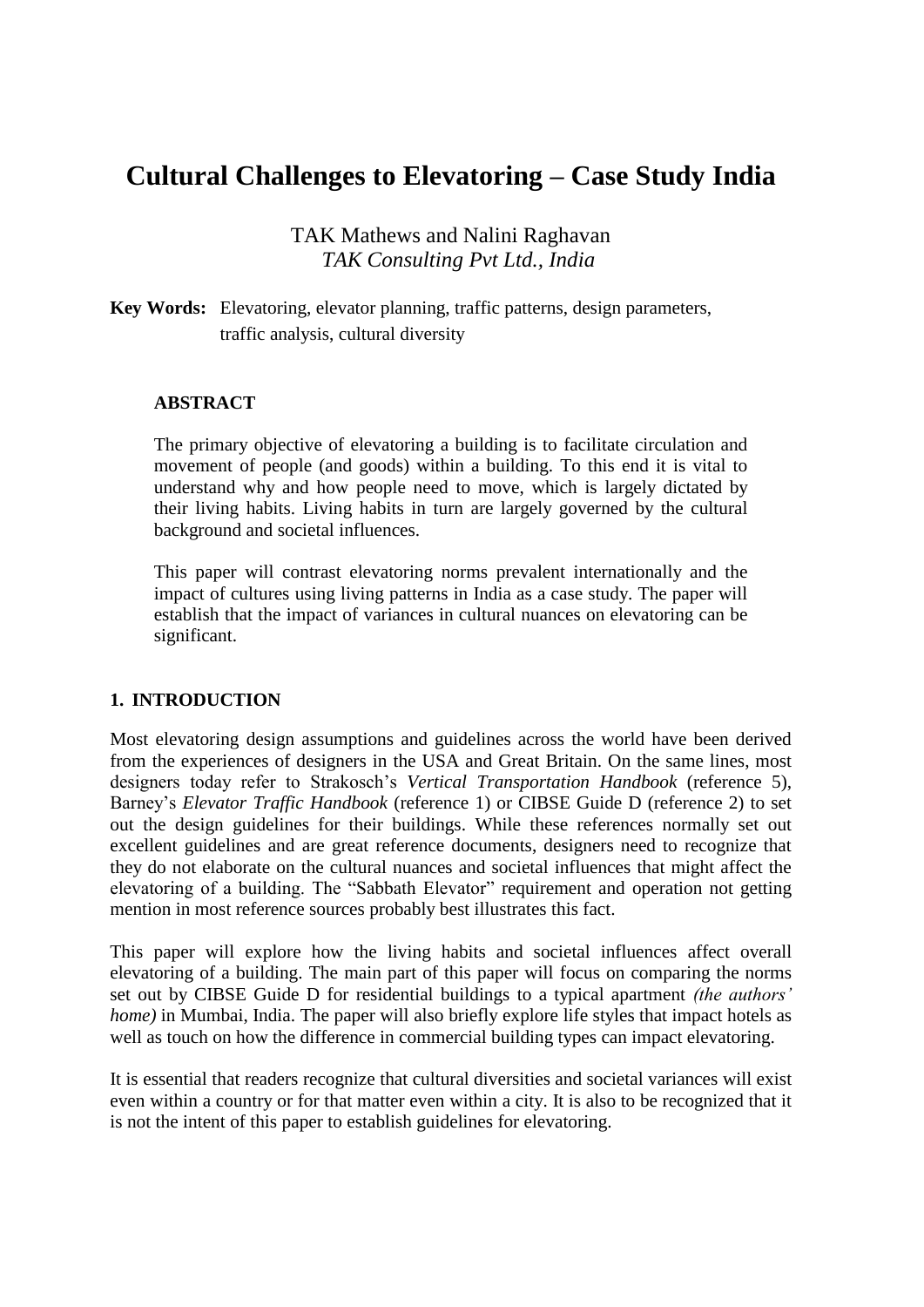### **2. OCCUPANCY PATTERNS OF RESIDENTIAL BUILDINGS**

CIBSE Guide D chapter on traffic planning authored by Barney recommends the following population (refer table 1) for residential buildings. While Powell concurs with this occupancy factor, Strakosch recommends 1.5 to 1.75 people per bedroom in the uptown area to 1.75 to 2.0 people for a development area.

| <b>Type</b>            | Luxury | Normal | Low<br>Income |
|------------------------|--------|--------|---------------|
| Studio                 |        |        |               |
| $1 - Bedroom$          |        | $.8\,$ |               |
| $ 2 - \text{Bedroom} $ |        |        |               |
| 3 - Bedroom            | ◠      |        |               |

Table 1 Occupancy factors for residential buildings (CIBSE Guide D: 2010)

Strakosch's ratio for the development area could be adapted to the luxury and normal residential building segment in India.

When it comes to the low-income segment in India, which normally would be one room and kitchen units, the ratio would be a function of whether the apartment building is a rehabilitation building or is that of predominantly first time homeowners. This owner profile would impact the density from 4 to 5 people per unit for the former and 1 to 3 people per unit for the latter. It is essential to keep in mind that some of the low-income one room units in the city of Bombay could cost as much as US\$ 50,000. What is low income today could turn out to be very expensive real estate tomorrow.

To elaborate further, refer Table 2, which gives the occupation of the author's apartment.

|           |                                    | 7:00 | $\ddot{30}$ | $8:00$ | 8:30 | 9:00 | 15:00 | 5:30<br>$\overline{\phantom{0}}$ | 7:00 | 7:30<br>$\overline{\phantom{0}}$ | $\frac{8.00}{ }$ | 18:30 | 19:00 | 19:30 | 20:00 |
|-----------|------------------------------------|------|-------------|--------|------|------|-------|----------------------------------|------|----------------------------------|------------------|-------|-------|-------|-------|
| Residents | Male Adult                         |      |             |        | E    |      |       |                                  |      |                                  |                  |       | E     |       |       |
|           | Female Adult                       |      |             |        | E    |      |       |                                  |      |                                  |                  |       | E     |       |       |
|           | <b>Retired Parent</b>              |      |             |        |      |      |       |                                  |      |                                  | E                |       |       |       |       |
|           | Child (Student)                    |      |             | E      |      |      |       | E                                |      |                                  | E                |       |       |       |       |
|           | Child (Student)                    |      |             | E      |      |      |       | E                                |      |                                  | E                |       |       |       |       |
|           | E - Egress Time / I - Ingress Time |      |             |        |      |      |       |                                  |      |                                  |                  |       |       |       |       |

Table 2: Residents / 3 Bed room Normal Segment

From the above, it could be inferred that other than for the low-income segment, the occupancy assumptions (if only the residents are being considered) if derived from the normal reference sources would not significantly impact the Designers' recommendation.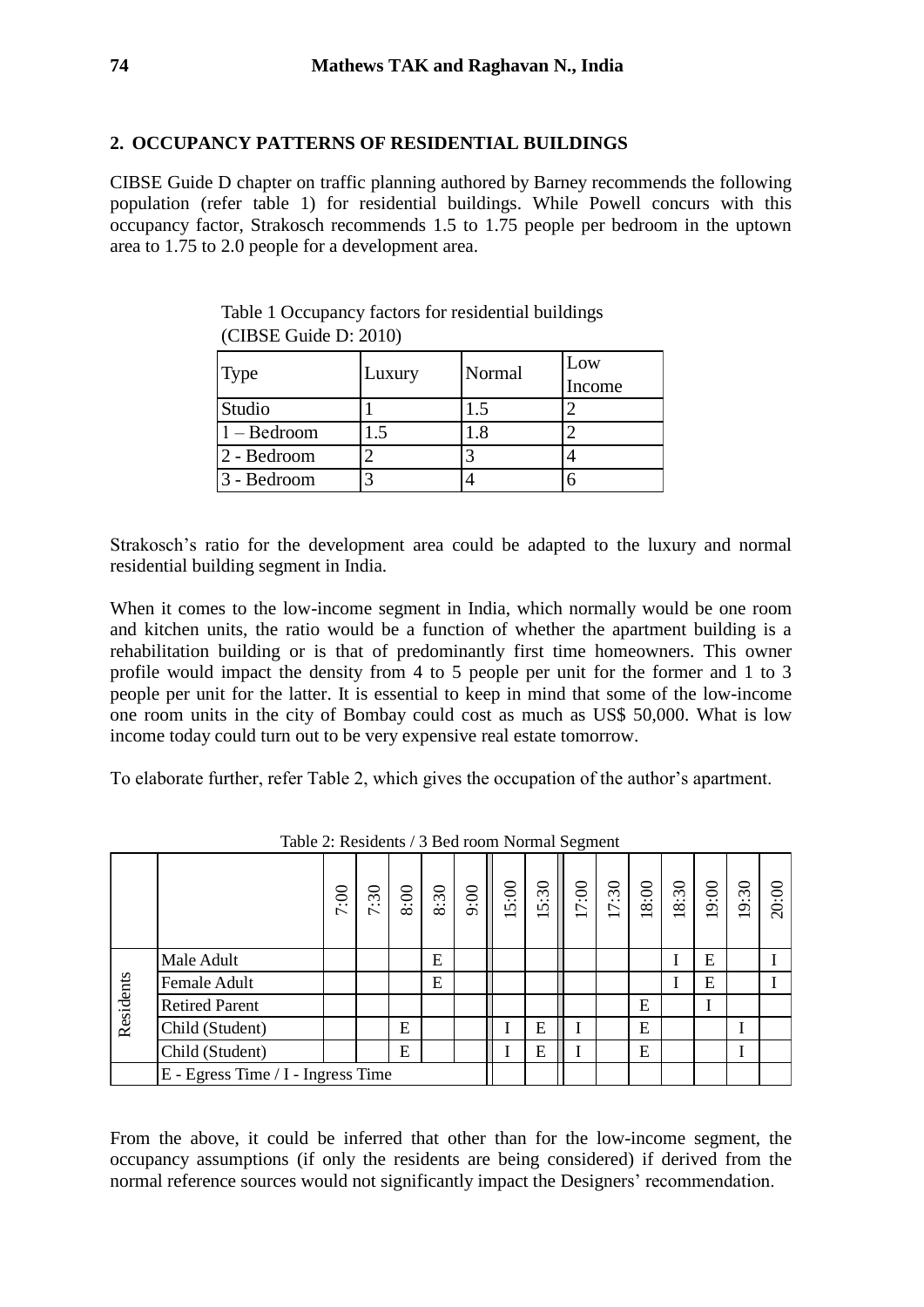*Note: The authors' office is 5 minutes from the apartment and therefore the commuting time is less. Many apartment owners in India would need to travel an hour or more to get to their place of work. This would impact the egress and ingress times. Further, people tend to put in more than eight hours in a working day. The authors' children attend schools within a 5 minutes walking distance. This is not always the case and many children would leave their homes much earlier.*

When elevatoring for an Indian residential building, this is where the similarity ends. An apartment building in India is a fairly complex organism. The traffic patterns would also indicate that Powell's contention (reference 4) that a two-way traffic during a late afternoon is the heaviest for residential apartments would not necessarily apply to an apartment building in India.

# **3. SERVICE PATTERNS**

Households in India depend extensively on domestic help. Domestic help tends to be fairly specialized with different people being hired for different activities. Table 3 gives the domestic help employed at the authors' apartment.

|         |                                                                       | 7:00           |   | $\frac{130}{8}$ |   |   |  |  |  |  |  |  |  | 20:00 |
|---------|-----------------------------------------------------------------------|----------------|---|-----------------|---|---|--|--|--|--|--|--|--|-------|
|         | $Cook*$                                                               |                |   | E               |   |   |  |  |  |  |  |  |  |       |
|         | Cleaning utensils $*$                                                 |                |   |                 | E |   |  |  |  |  |  |  |  |       |
| Service | Cleaning house*                                                       |                |   |                 |   | E |  |  |  |  |  |  |  |       |
|         | Car cleaner*                                                          | $\overline{E}$ | E |                 |   |   |  |  |  |  |  |  |  |       |
|         | Garbage Collection**                                                  |                | E |                 |   |   |  |  |  |  |  |  |  |       |
|         | Driver                                                                | E/E<br>E       |   |                 |   |   |  |  |  |  |  |  |  |       |
|         | $\sqrt{*}$ Could be servicing more than one apartment in the building |                |   |                 |   |   |  |  |  |  |  |  |  |       |
|         | ** Would service all apartments in the building                       |                |   |                 |   |   |  |  |  |  |  |  |  |       |
|         | E - Egress Time / I - Ingress Time                                    |                |   |                 |   |   |  |  |  |  |  |  |  |       |

Table 3: Service / 3 Bed room Normal Segment

Households could also have live-in domestic help, which would add to the number of occupants. Households could employee nannies, full time nurses for the elderly etc. At the luxury end, the resident to service staff ratio could be as high as 1:4 or even more at the super luxury apartments (reference 3). Not considering this vast traffic whilst setting out the design assumptions would leave the building grossly under elevatored.

While the service staff numbers add to the elevator population, some of the service processes in an Indian apartment building tend to increase the complexity and is detailed below.

Chauffeurs and car cleaners: 30% to 90% of cars in India could be chauffer driven and even more so in the urban environment. A typical morning trip for a driver would be to go to the apartment to pick-up the keys and then immediately return to the parking floor. In the evening the process is reversed. Apartments at the luxury level would definitely have more than one car and driver.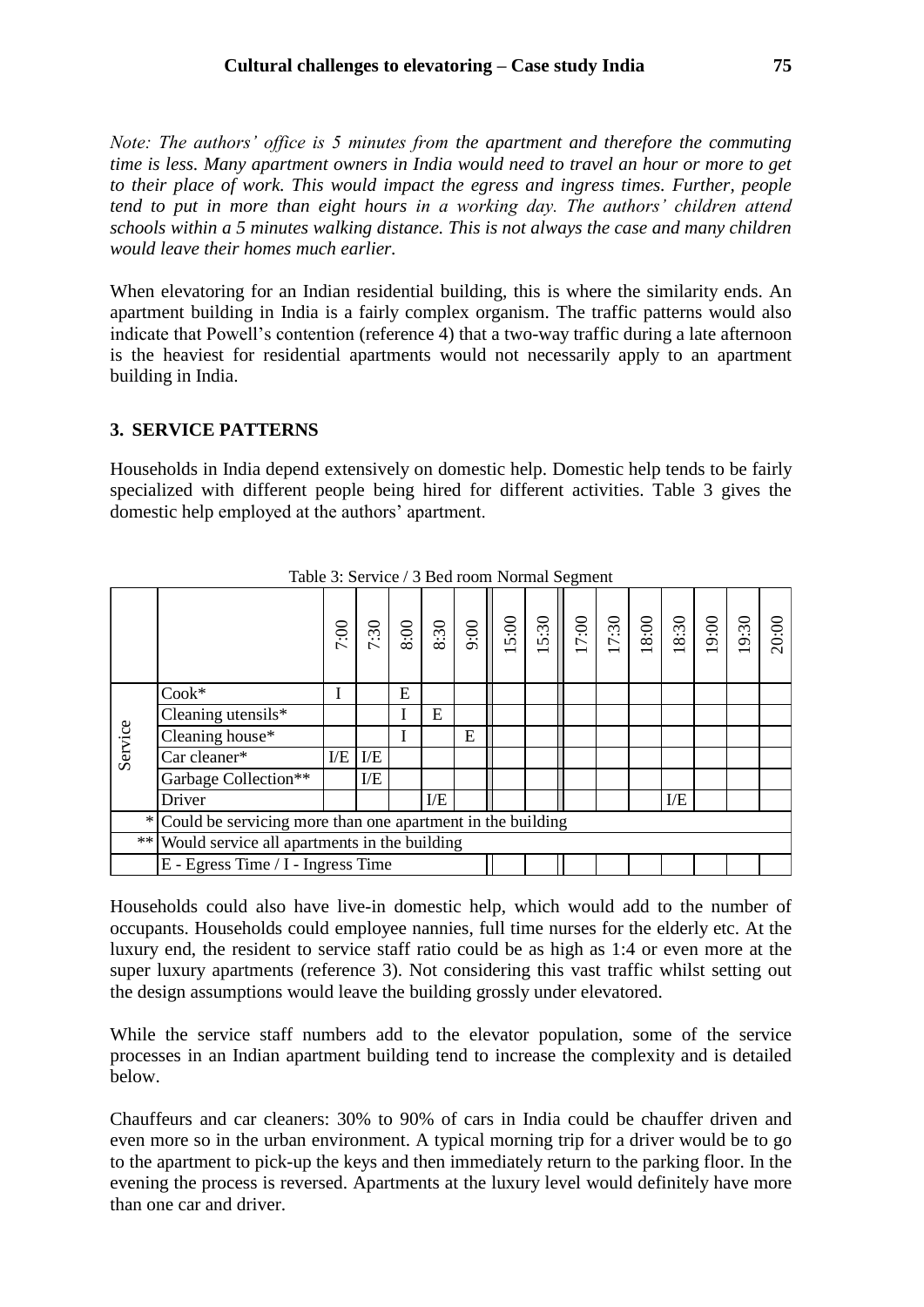Similarly cars are cleaned at least six times a week from the outside and twice to thrice a week from the inside. For cleaning the inside of the car, the car cleaner would need to make a trip up to the apartment to first pick-up the keys and then a trip again to return the keys to the apartment. While leaving the car key at the concierge's desk could take the load off the elevators, owners are reluctant to do this.

Garbage Collection: Garbage collection follows the typical garbage truck process. The difference being that the collection route is vertical at an apartment building. The garbage collector (refer figure 1) would make his way to the top terminal floor and work his way down to each apartment, where the garbage would have been segregated and packed in plastic bags. The chances are that he will use the elevator, holding it at every floor. The building managers tend to schedule this activity to non-peak hours, but find it a challenge. Even where garbage chutes exist, the practice of garbage collection is likely to continue.



**Figure 1: Garbage** 



**Collector Figure 2: Shopping Cart, Seattle**

# **4. PROCUREMENT OF EVERY DAY NECESSITIES**

Across many countries, procurement of sustenance is a trip to the local super market. Figure 2 is of such a shopping trip in the USA. This shopping trip might not significantly affect elevatoring.

In contrast, most of the items in the shopping cart would be delivered to the doorstep in India. While supermarket shopping is slowly creeping into urban lifestyles in India, it will still be a long time before people give up the convenience of home delivery. In fact many supermarket chains have had to provide home delivery services to compete with the local mom & pop stores who offer home delivery services.

Table 4 illustrates the typical deliveries that happen at the authors' apartment.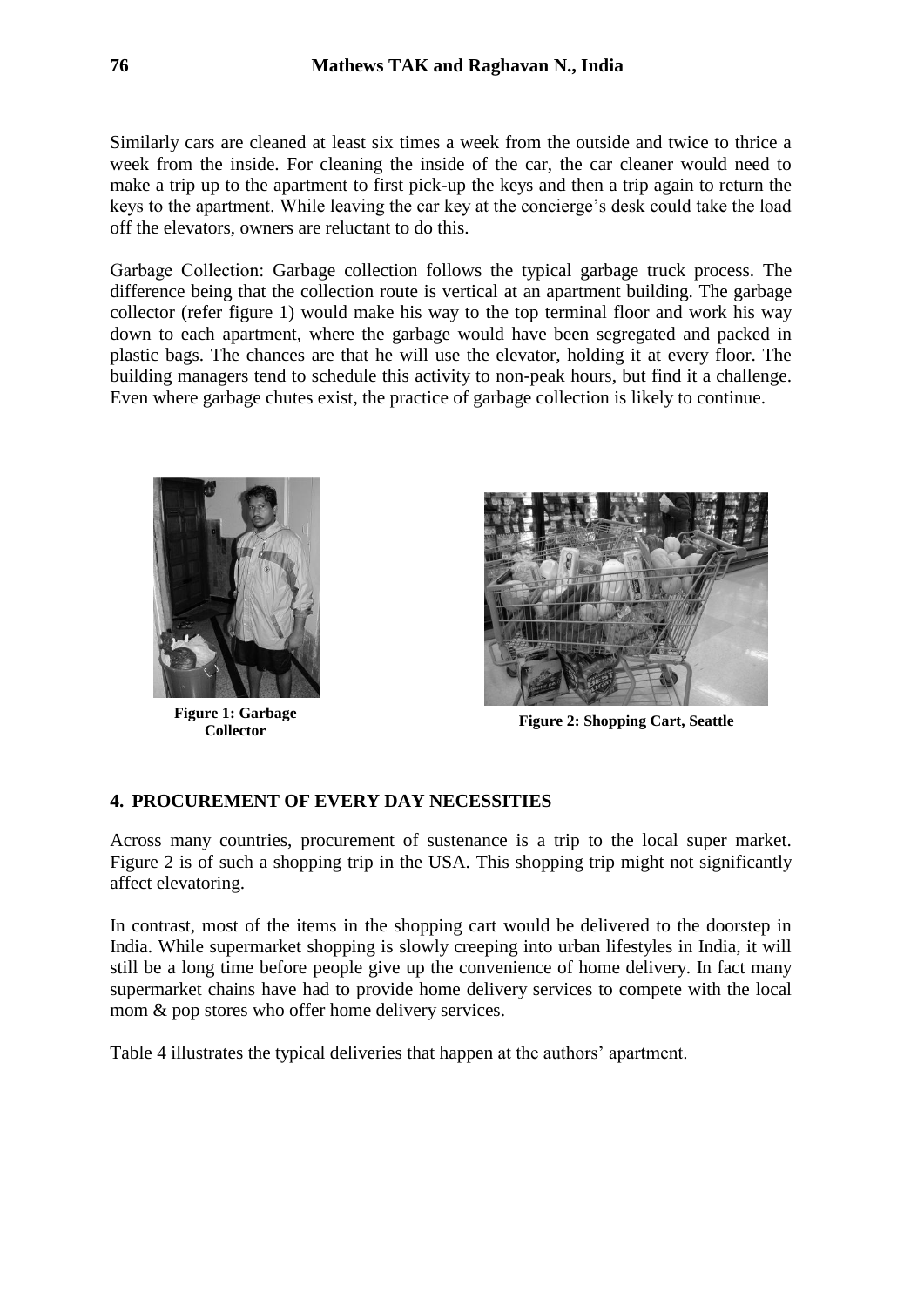|                                          |                      | 7:00                                        | 7:30 | $8:00$            | 8:30 | $\frac{1}{9.00}$ | 15:00 | $\frac{15:30}{15:30}$ | 17:00 | 7:30 | $8:00$ | 18:30 | 19:00 | 19:30 | 20:00 |
|------------------------------------------|----------------------|---------------------------------------------|------|-------------------|------|------------------|-------|-----------------------|-------|------|--------|-------|-------|-------|-------|
| $\infty$<br>Other Services<br>Deliveries | Milk*                | E                                           |      |                   |      |                  |       |                       |       |      |        |       |       |       |       |
|                                          | Newspaper*           | E/E                                         |      |                   |      |                  |       |                       |       |      |        |       |       |       |       |
|                                          | Laundry*             |                                             |      | E                 |      |                  |       |                       |       |      |        |       |       |       |       |
|                                          | Eggs & Bread*        |                                             |      | 1 (thrice a week) |      |                  |       |                       |       |      |        |       |       |       | E     |
|                                          | Vegetables           |                                             |      | 1 (thrice a week) |      |                  |       |                       |       |      |        | E/E   |       |       |       |
|                                          | Provisions           |                                             |      | 2 (once a week)   |      |                  |       |                       |       |      |        | E     |       |       |       |
| Deliveries<br><b>Other</b>               | Food                 |                                             |      | based on orders   |      |                  |       |                       |       |      |        |       |       |       |       |
|                                          | Medicines, beer etc. |                                             |      | based on orders   |      |                  |       |                       |       |      |        |       |       |       |       |
|                                          | Courier              | based on deliveries (at least twice a week) |      |                   |      |                  |       |                       |       |      |        |       |       |       |       |

Table 4: Deliveries / 3 Bed room Normal Segment

Of the various deliveries, two of the deliveries have a higher impact on elevatoring and will be explored in detail.

### **Newspapers**



**Figure 3: Newspaper vending machines,** 



**Figure 4: Newspaper delivery boy, Bombay**

Figure 3 is of newspaper vending machines in the US that would cater to most tall apartment buildings in the USA. This would have very little impact on the elevatoring of the building

In urban India most newspaper subscribers expect door delivery. Figure 4 is of a delivery boy with his distribution lot. Typically a newspaper delivery boy would take the elevator to the highest terminal floor and run down the staircase dropping off the newspapers at the doorstep of his various customers. In tall buildings, he would have no alternative but hold the elevator at each floor *- no wonder that destination control elevators tend to upset these delivery boys.*

This is complicated further as a single apartment building could have a number of newspaper delivery agencies. Some building managers have been trying to centralize the newspaper distribution. But then with over 80,000 registered newspapers including English, regional and international newspapers available across India, this is a complicated logistics problem.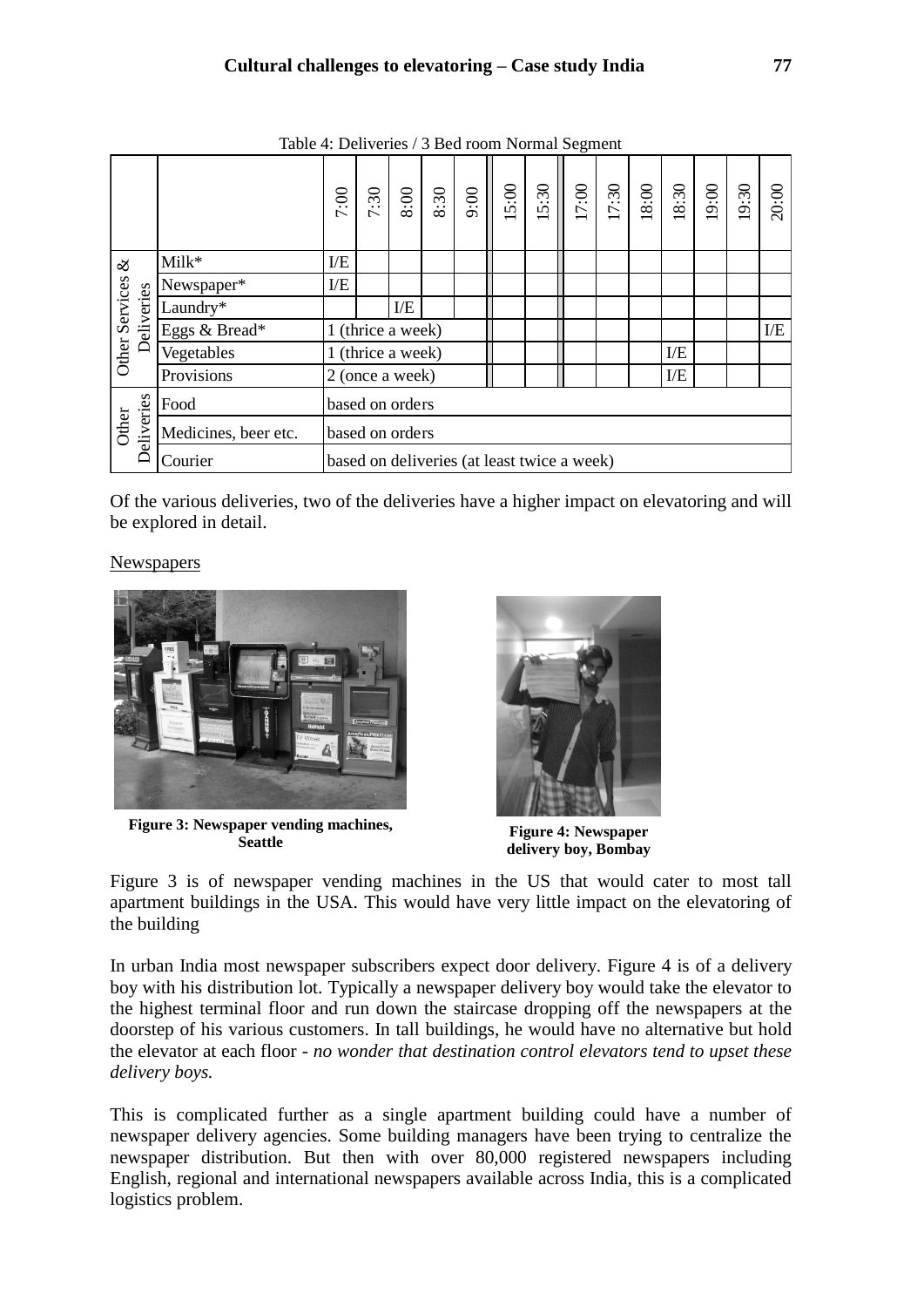Milk: Milk sourcing in India would depend on the 3 types. Milk in cartons as in figure 5 would be sourced from a super market or regular shop. Packaged milk as in figure 6 and fresh milk as in figure 7 are delivered to the doorstep.



**Figure 5: Carton Milk**



**Figure 6: Packaged Milk**



**Figure 7: Fresh Milk**

Milk delivery tends to follow the newspaper process with more complications. By sheer weight of the load that he has to carry, the delivery boy turns to the elevator holding it at every floor. The variety of milk brands and types tend to make distribution a logical complexity in itself. While packaged milk can be left outside the doorstep, fresh milk requires the homeowner (or representative) to be open the door to receive the milk. This means that the delivery boy would need to make multiple trips to the same building depending on the time at which the owner wakes up. Again there could be a number of different delivery agencies meaning that multiple delivery boys could be visiting a building.

Home deliveries extend to regular supply of fresh bread and eggs (figure 8). Fresh vegetables can be ordered for delivery over the telephone. Home deliveries can extend to 10 cents worth of aspirin or to a couple of cans of chilled beer. Home delivery of food forms a major revenue source for standalone restaurants and chains like Dominos, Pizza Hut and Subway. Even McDonalds and KFC boost their business through home delivery. Home services also extend to laundry (figure 9). The famous "Dabbawallah", which is typical to Bombay, also has an impact on elevatoring.



**Figure 8: Egg & Bread Delivery, Bombay**



**Figure 9: Laundry Boy, Bombay**



**Figure 10: Elevator Notice, Bombay**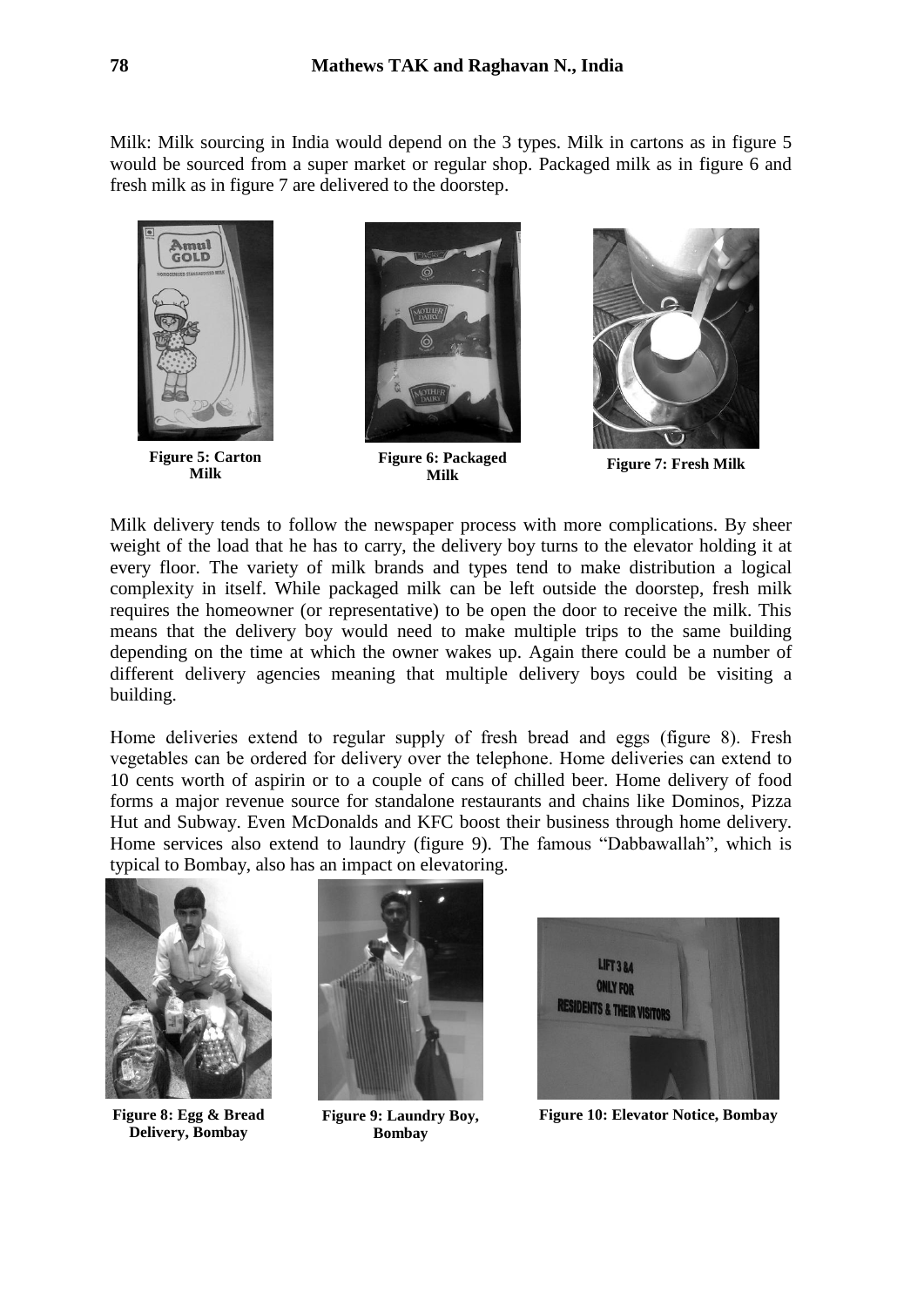Some of the apartment owners are particular that the service staff and delivery boys will not have access to the main elevators (refer Figure 10). Designers need to identify the expectation early enough to ensure that the elevatoring is planned accordingly.

There are other cultural influences that can affect elevatoring decisions for a residential building. For instance a wedding in an Indian family is a festival of sorts and extends over a couple of days and can increase the elevator traffic significantly.

# **5. OTHER BUILDING TYPES**

The diversity of life style habits affects other building types as well. To illustrate this a few examples are reviewed.

### **Hotels:**

CIBSE Guide D recommends 1.5 guests per room for a business hotel to 2.0 guests per room for a holiday hotel, which is more or less in line with Strakosch's recommendation. This ratio would apply to most hotel chains (global or Indian) in India unless if it were predominantly a banquet (meaning wedding) hotel in which case the ratios could dramatically change.

It is again in the service area, that international norms for hotels tend to vary from the requirements in India.



**Figure 11: Four Seasons** 



**Bellboy Figure 12: Masala Chai**

For instance, bellboy service in India is at a level higher than many other countries. It is not uncommon that a bellboy would deliver even a small travel bag to your room *– it is not on account of the guest's expectation but the level of service the hotel tries to provide.* Figure 11 shows a bellboy having taken control of a standard check-in and laptop bag at an international chain. This would add to elevator trips.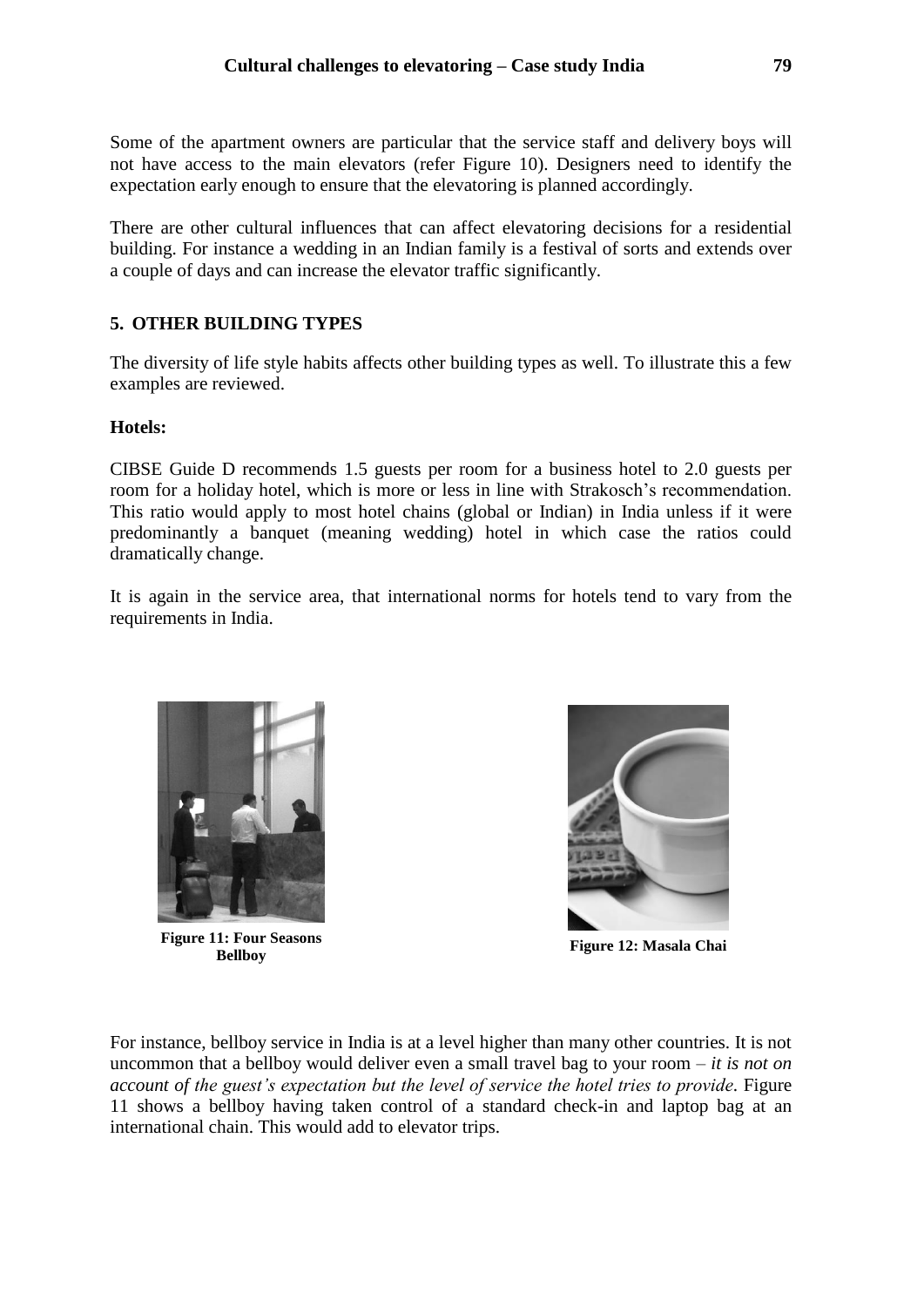Culinary habits too have an impact. A "true" cup of chai or Indian masala tea (refer figure 11), the standard morning wake-up beverage for most Indians, cannot be made using a tea bag. Indian guests also are inclined to have their dinner in the privacy of their rooms. The room service trips in India will be higher than in many other countries, which will have an impact on the elevatoring.

Many prominent hotels in India while great on elevatoring for guests fall short on the adequacy of elevators for service.

### **Commercial Buildings:**

CIBSE Guide D recommends a range of 8  $m<sup>2</sup>$  to 14  $m<sup>2</sup>$  per person for office buildings, which is roughly within the ranges suggested by Strakosch. These ratios could be extended to Indian buildings unless the building is a low-end office building.

However these ratios would not apply to software programming units or call centres. In addition to the fact that the population density would be higher, the peak movement patterns of call centres occur during a shift change. Depending on the countries that are being serviced by the call centre the peak traffic patterns could be experienced 24x7.

# **6. PITFALLS OF CULTURAL TYPECASTING**

While research material and books are available detailing cultural backgrounds and living habits, it is essential to verify accuracy and understand reality. For instance the paper titled *Elevatoring parameters consideration to Middle East / South Asia* (Reference 6), refers to car loading of 90% happening normally in India with a suggestion that given the opportunity people would travel on top of elevators. It should have been obvious that people tend to over crowd elevators because of inadequate elevatoring and not to develop close bonds as suggested by the author. Designing to norms or standards suggested by the author would leave the building under-elevatored not only in India but also almost anywhere in the world.

Historically the occupants of older buildings might have accepted inadequate elevatoring due to circumstances. It will be foolhardy to expect that the occupant tolerance will be extended to newer buildings.

# **7. CONCLUSIONS**

Elevatoring is all about facilitating mobility and circulation of people (and goods) within buildings. Mobility and circulation patterns in turn are dictated by culture and living habits. Evidently elevatoring requirements are impacted greatly by these aspects.

Designers need to recognize and clearly understand the cultural nuances and living habits that directly or indirectly affect the elevatoring needs of the occupants of the buildings. While international norms or project references are good guidelines, the final elevatoring solution has to be tuned to the need of the user.